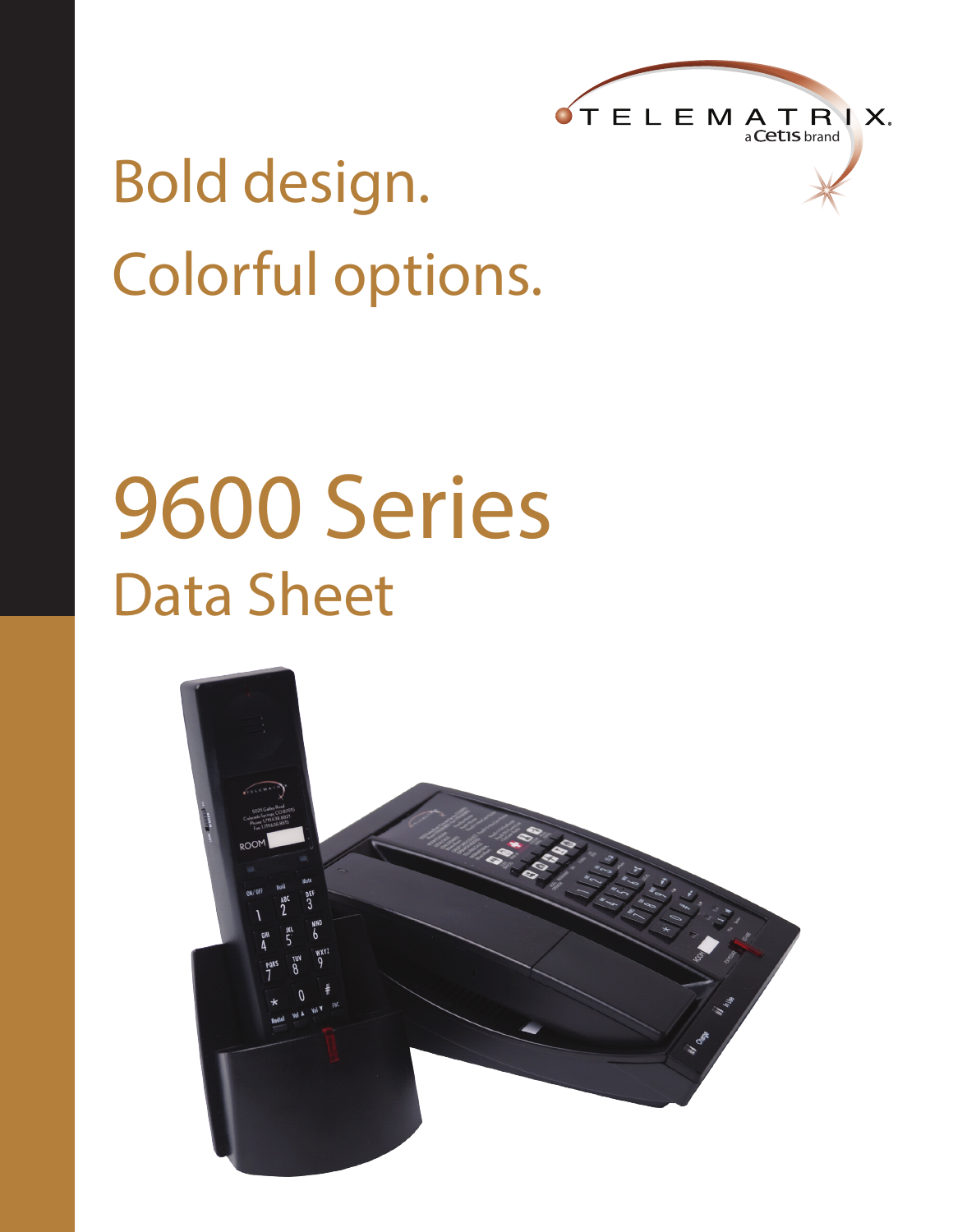## 9600 SERIES

From bold design, smart features, and legendary performance, TeleMatrix 9600 Series cordless phones make perfect sense for you and your guests. Flat panel design complements the look of flat screen television sets in the room. Choose from 7 standard or custom color handset accents to match any room décor and coordinate style with functionality. Features include patented OneTouch voice mail technology for handsfree auto-dialing and retrieval, and an integrated Ethernet pass-through port for guest connectivity. AutoSync pairing automatically registers remote 9600 Series cordless handsets with the base unit when in the cradle to avoid failures from misplaced handsets. Our optional battery backup feature also helps assure guest connectivity during power outages.

#### VoIP Highlights

- Available in 1 or 2-line cordless configurations
- **Speakerphone**
- Additional remote handsets available in 1 or 2-line
- OneTouch voice mail retrieval technology
- 5 or 10 programmable guest service keys
- Compatible with all major PABX systems
- 3-way conference calling (2-line models only)
- Convenient data port
- Choose 1.8 GHz or 1.9 GHz frequency
- Full-length customizable faceplates
- Industrial grade construction with matte finish
- Non-slip base
- Available in Ash or Black

### VoIP Information

Installation Includes RJ45 Line Cord—12 ft/3.66 m

Unit Dimensions Base—9.5" (l) x 6.75" (w) x 3.5" (h) Handset—5" (I)  $\times$  4" (w)  $\times$  8" (h)

#### Packaging Weight Master Pack Quantities of 10 Units, 36.6 lbs

#### **Certification**

FCC Part 68, FCC Part 15 & UL 1459 Ref. CE & ETL ADA/FCC Hearing Aid Compliant RoHS Environmentally Compliant

### Analog Highlights

- Available in 1 or 2-line cordless configurations
- **Speakerphone**
- Additional remote handsets available in 1 or 2-line
- OneTouch voice mail retrieval technology
- 5 or 10 programmable guest service keys
- Compatible with all major PABX systems
- 3-way conference calling (2-line models only)
- Convenient data port
- Choose 1.8 GHz or 1.9 GHz frequency
- Full-length customizable faceplates
- Industrial grade construction with matte finish
- Non-slip base
- Available in Ash or Black

### Analog Information

Installation Includes RJ45 Line Cord—12 ft/3.66 m RJ14 Line Cord—12 ft/3.66 m RJ45 Line Cords—12 ft/3.66 m

- Line, MW, and Ringer Specification Line Voltage 24-52VDC (+/-) Line Current 20mA-100mA Auto detect for 90VDC Neon or Low Voltage LED Ringer Equivalence—1.3B
- Unit Dimensions Base—9.5" (l) x 6.75" (w) x 3.5" (h) Handset—5" (I)  $\times$  4" (w)  $\times$  8" (h)
- Packaging Weight Master Pack Quantities of 10 Units, 36.6 lbs
- **Certification** FCC Part 68, FCC Part 15 & UL 1459 Ref. CE & ETL ADA/FCC Hearing Aid Compliant RoHS Environmentally Compliant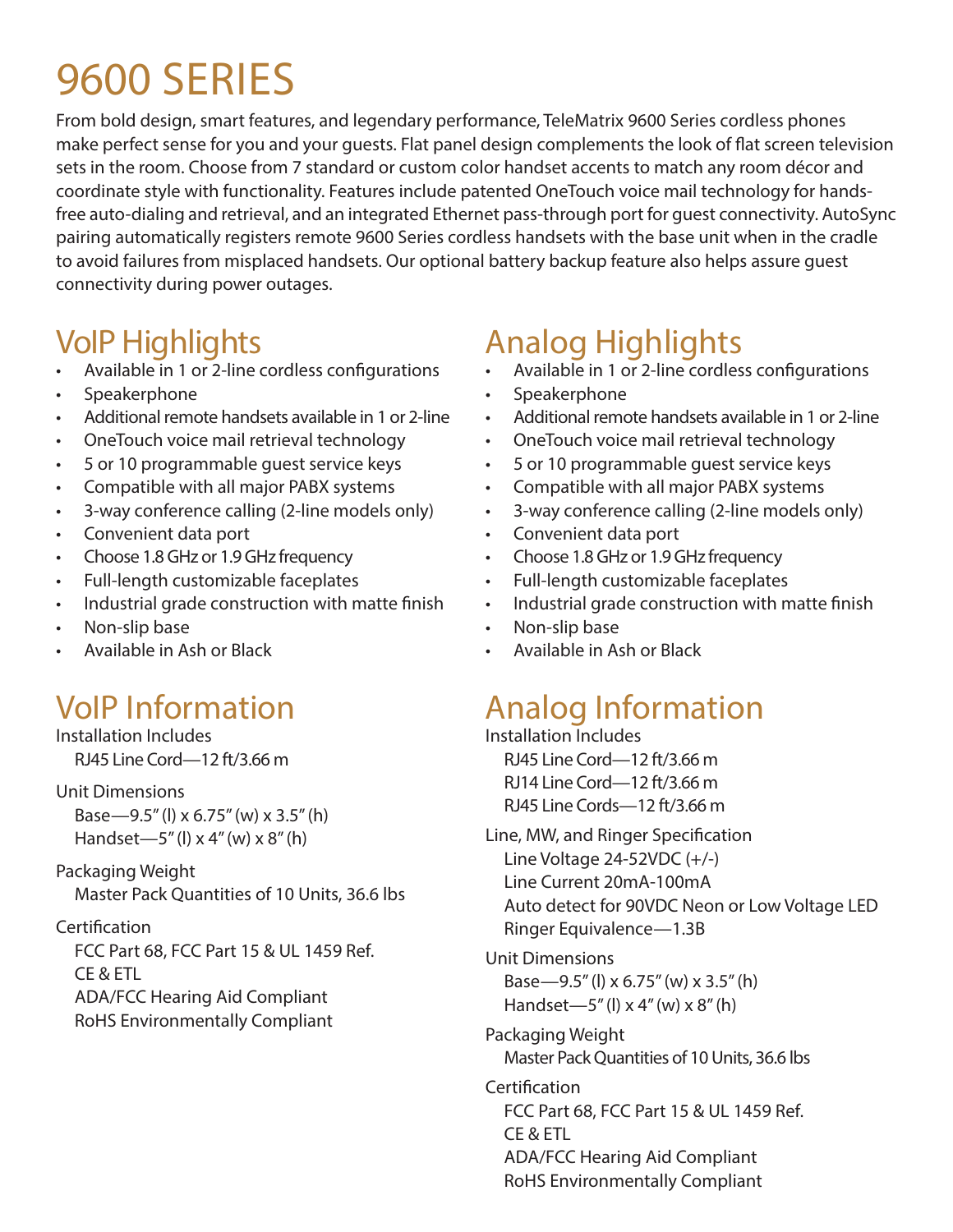#### Handset Insert Colors

For an additional charge, choose from seven handset insert color options to match your brand, office, or guest room décor. For handset insert color part numbers, add the following suffixes at the end of the ash or black part number. Orange = ORG / Blue = BLU  $Lime = LIM / White = WHI$ Gray = GRA / Ochre = OCH  $Red = RED$ Example: 9600MWD Black with Red insert = 965591-N-RED



#### **Configurations**

VoIP Single-Line Speakerphone

9600IPMWD5 (5 GSK) Part Number 96V21319S5D3 (Ash) / Part Number 96V11319S5D3 (Black) 9600IPMWD (10 GSK) Part Number 96V21319S10D3 (Ash) / Part Number 96V11319S10D3 (Black)

VoIP Two-Line Speakerphone 9602IPMWD5 (5 GSK) Part Number 96V22319S5D3 (Ash) / Part Number 96V12319S5D3 (Black)

9602IPMWD (10 GSK) Part Number 96V22319S10D3 (Ash) / Part Number 96V12319S10D3 (Black)

VoIP Remote Handsets

Handset Kit IP - 1 Line Part Number 96V21319N0HK3 (Ash) / Part Number 96V11319N0HK3 (Black) Handset Kit IP - 2 Line Part Number 96V22319N0HK3 (Ash) / Part Number 96V12319N0HK3 (Black)

Analog Single-Line Speakerphone

9600MWD5 (5 GSK) Part Number 96459-N (Ash) / Part Number 964591-N (Black) 9600MWD (10 GSK) Part Number 96559-N (Ash) / Part Number 965591-N (Black)

Analog Two-Line Speakerphone

Analog Remote Handsets

9602MWD5 (5 GSK) Part Number 98459-N (Ash) / Part Number 984591-N (Black) 9602MWD (10 GSK) Part Number 98559-N (Ash) / Part Number 985591-N (Black)

Handset Kit - 1 Line Part Number 96559HDKIT-N (Ash) / Part Number 965591HDKIT-N (Black) Handset Kit - 2 Line Part Number 98559HDKIT-N (Ash) / Part Number 985591HDKIT-N (Black)

#### What's in the Box—VoIP

Base station Handset RJ45 line cord, 12 ft/3.66 m Faceplates for handset & base Overlays for handset & base

#### What's in the Box—Analog

Base station Handset RJ14 line cord,12 ft/3.66 m RJ45 line cord,12 ft/3.66 m AC Adaptor Faceplates for handset & base Overlays for handset & base